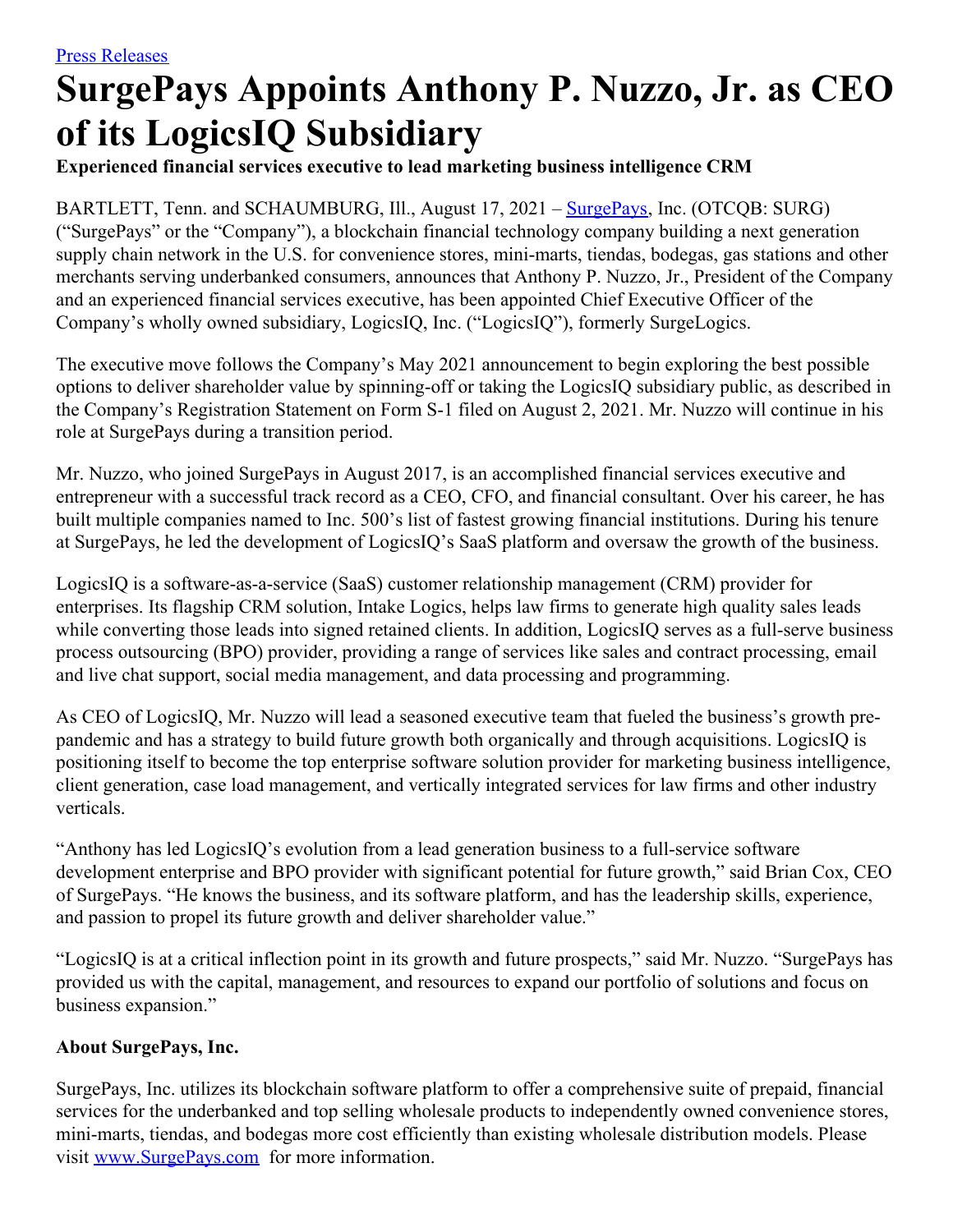## **SurgePays, Inc.**

**Company Contact:** Tony Evers CPA, CIA

Chief Financial Officer

847-648-7541

[tevers@surgeholdings.com](mailto:tevers@surgeholdings.com)

#### **Investor Relations Contact:**

CORE IR

516-222-2560

[invest@surgeholdings.com](mailto:invest@surgeholdings.com)

#### **Media Relations Contacts:**

Henry Feintuch / Doug Wright

Feintuch Communications

914-548-6924 / 201-952-6033

[surgepays@feintuchpr.com](mailto:surgepays@feintuchpr.com)

## Cautionary Note Regarding Forward-Looking Statements.

This press release includes express or implied statements that are not historical facts and are considered forward-looking within the meaning of Section 27A of the Securities Act and Section 21E of the Securities Exchange Act. Forward-looking statements involve substantial risks and uncertainties. Forward-looking statements generally relate to future events or our future financial or operating performance and may contain projections of our future results of operations or of our financial information or state other forward-looking information. In some cases, you can identify forward-looking statements by the following words: "may," "will," "could," "would," "should," "expect," "intend," "plan," "anticipate," "believe," "estimate," "predict," "project," "potential," "continue," "ongoing," or the negative of these terms or other comparable terminology, although not all forward-looking statements contain these words. Although we believe that the expectations reflected in these forward-looking statements are reasonable, these statements relate to future events or our future operational or financial performance and involve known and unknown risks, uncertainties and other factors that may cause our actual results, performance or achievements to be materially different from any future results, performance or achievements expressed or implied by these forward-looking statements. Furthermore, actual results may differ materially from those described in the forward-looking statements and will be affected by a variety of risks and factors that are beyond our control, including, without limitation, statements about our future financial performance, including our revenue, cash flows, costs of revenue and operating expenses; our anticipated growth; our predictions about our industry; the impact of the COVID-19 pandemic on our business and our ability to attract, retain and cross-sell to clients. The forward-looking statements contained in this release are also subject to other risks and